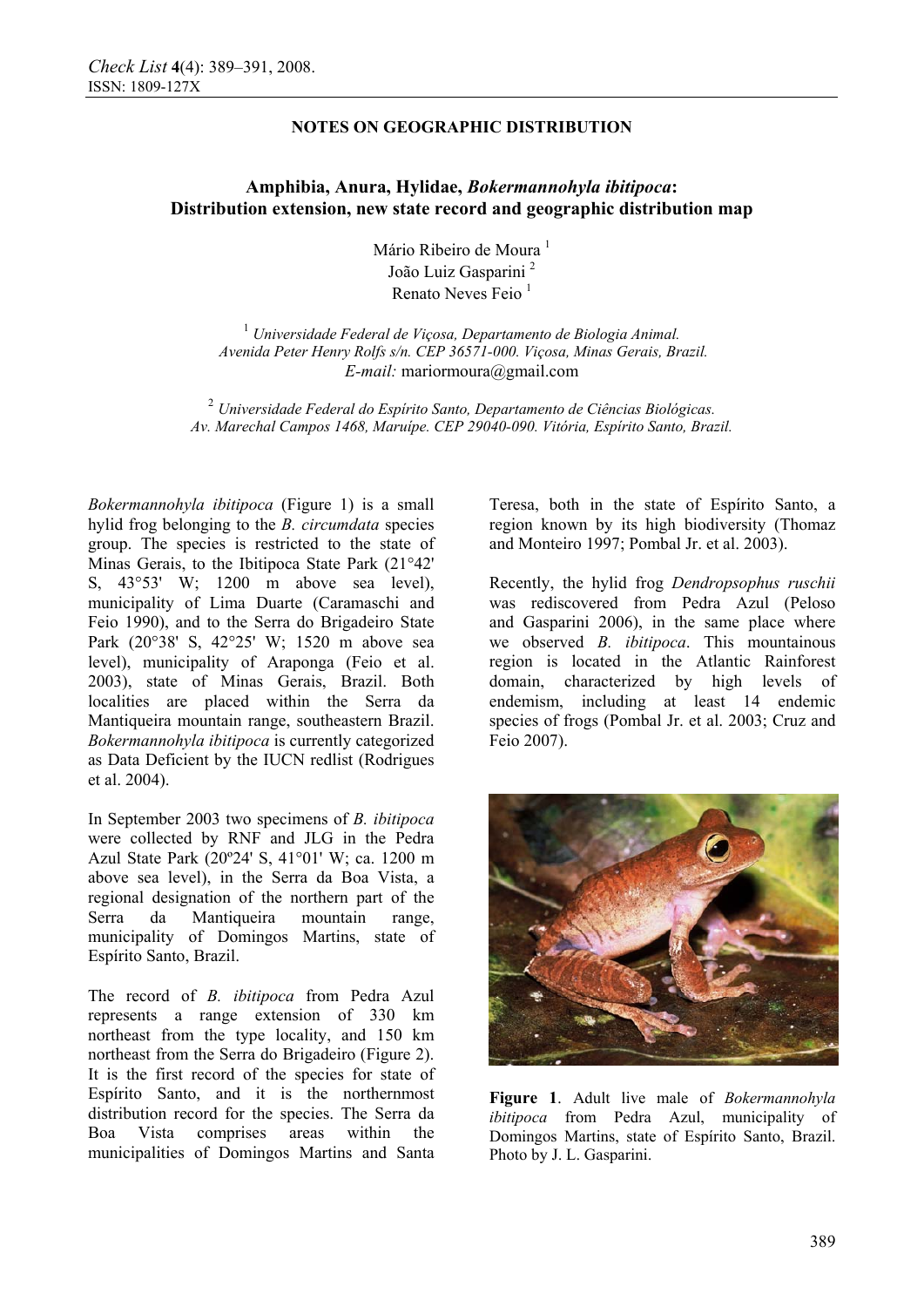

### **NOTES ON GEOGRAPHIC DISTRIBUTION**

**Figure 2**. Geographic distribution of *Bokermannohyla ibitipoca* (dots) in Brazil. ES, state of Espírito Santo; MG, state of Minas Gerais. 1: Ibitipoca State Park; 2: Serra do Brigadeiro State Park; 3: Pedra Azul State Park.

**————————————————** 

**————————————————** 

The expansion of the geographical distribution of Brazilian frogs seems to be a trend of several recent studies, (e.g. Pimenta and Silvano 2001; 2002; Silvano and Pimenta 2002; Dayrell et al. 2006; Cassini et al. 2007). The establishment of the correct limits for the distribution of frog species is essential for the conservation of the Brazilian anuran fauna, especially

considering that many Brazilian species are still known only from their type-localities (Pimenta et al. 2005).

Voucher specimens were deposited at *Museu de Zoologia João Moojen*, *Universidade Federal de Viçosa*, Viçosa, Minas Gerais, Brazil (MZUFV 5220-01).

#### **Acknowledgements**

We thank Maria Isabel Martins Nascimento and José Bellon for help during the fieldwork at Pedra Azul. Pedro Luiz Peloso and Marcelo Felgueiras Napoli for valuable suggestions on the manuscript. Ulisses Caramaschi for the identification of the specimens. *Instituto de Defesa Agropecuária e Florestal do Espírito Santo* (IDAF), *Instituto Estadual de Meio Ambiente e Recursos Hídricos* (IEMA), *Instituto Brasileiro do Meio Ambiente e dos Recursos Naturais Renováveis* (IBAMA), and *Serviços de Consultoria em Meio Ambiente* (CEPEMAR) for logistical support and permisson to collect.